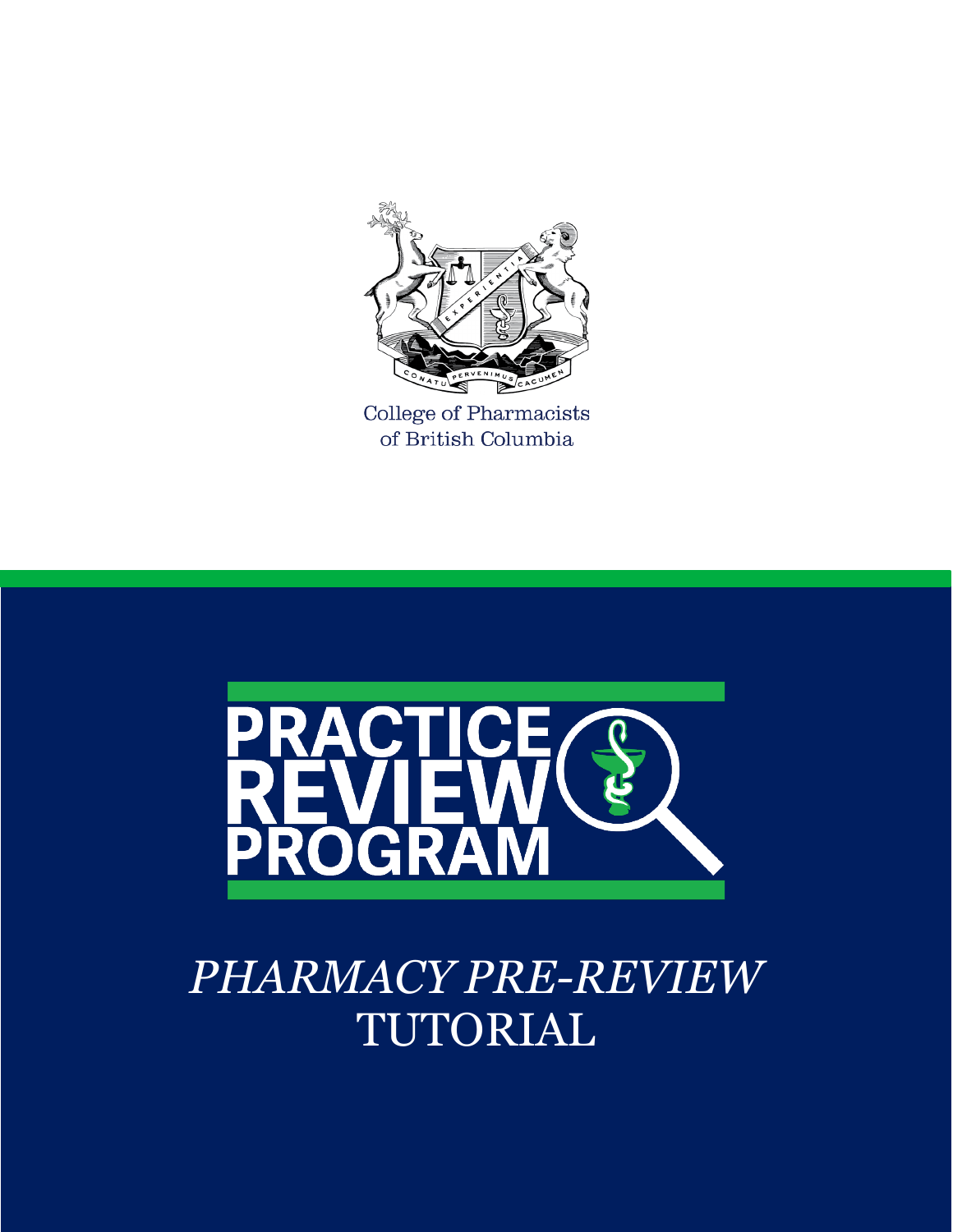

## **Table of Contents**

(Click link below to go to section)

| Pharmacy Manager's Responsibilities & Owner/Director Responsibilities  23 |  |
|---------------------------------------------------------------------------|--|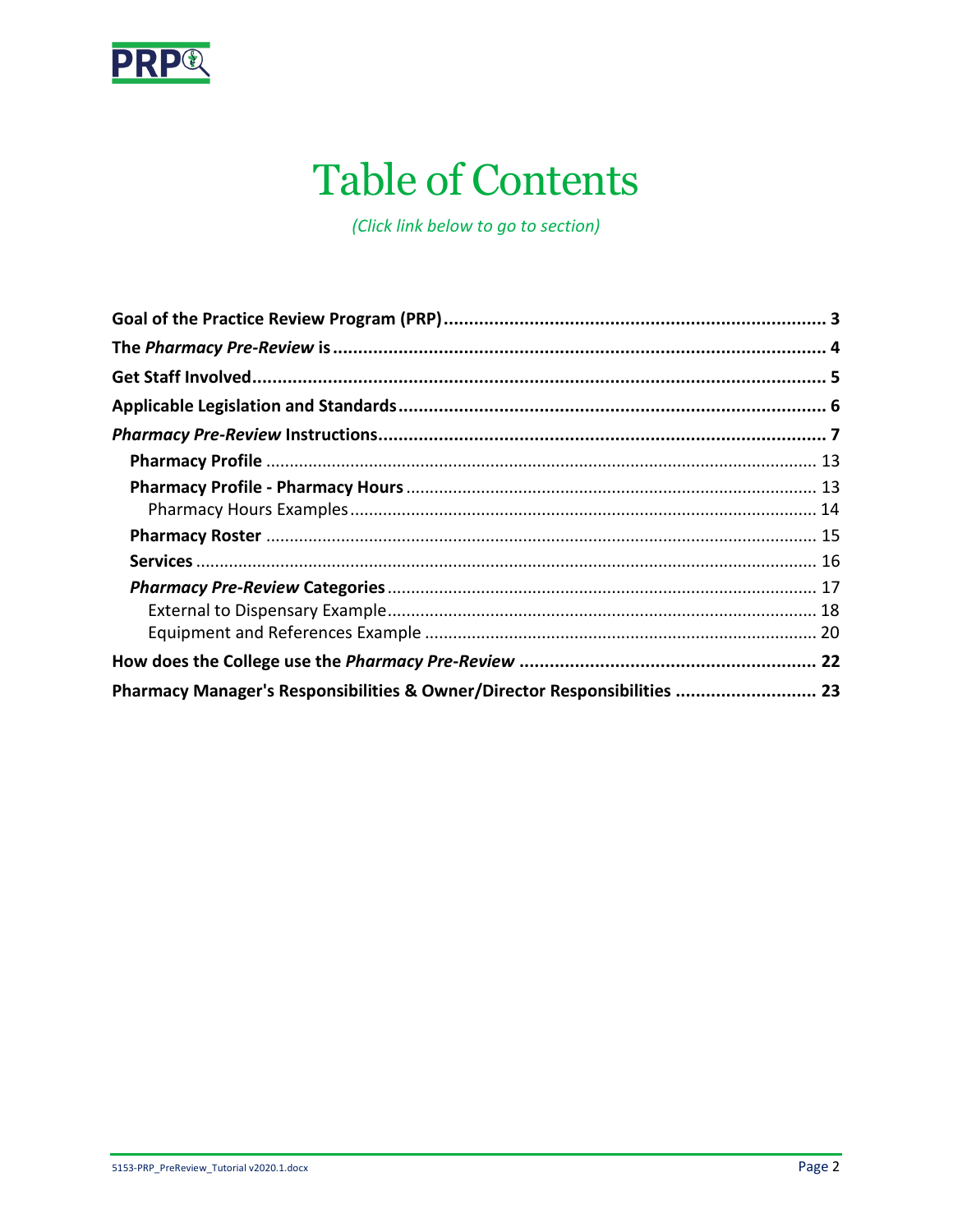

# <span id="page-2-0"></span>Goal of the Practice Review Program (PRP)

- To protect public safety by improving compliance with College Bylaws and Professional Practice Policies
- To increase awareness, understanding and compliance with all applicable legislation, standards, and College expectations as a regulated pharmacy professional and of a licensed pharmacy; and
- To ensure consistent delivery of pharmacy services across British Columbia by observing regulated pharmacy professionals in their own practice settings as they perform daily duties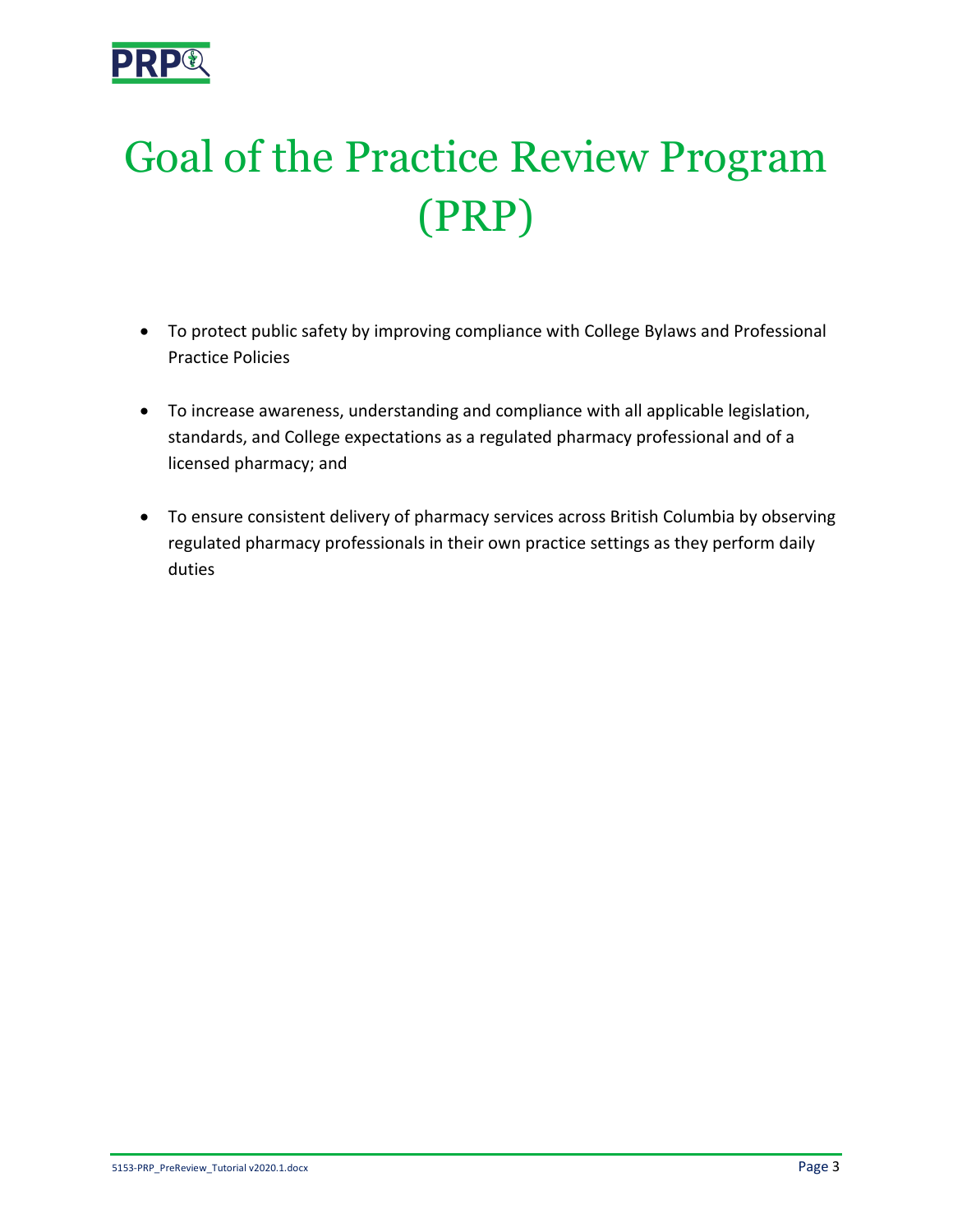

## <span id="page-3-0"></span>The *Pharmacy Pre-Review* is

- The responsibility of the Pharmacy Manager to complete and submit
- A self-evaluation of the pharmacy and responsibilities of the Pharmacy Manager, Direct Owners, Directors and Officers which engages Pharmacy Managers and staff in a selfassessment of their practice and pharmacy
- A tool to identify the strengths and areas of improvement for the pharmacy so corrective changes (e.g. staffing, educational, physical, and professional practice changes) can be made prior to the *Pharmacy Review*
- Directly linked to the legislated requirements
	- o Will have the same questions that the Compliance Officers (CO) will be evaluating during the *Pharmacy Review*;
	- $\circ$  If the pharmacy provides other optional services (such as Residential Care, Compounding), questions applicable to those services will be used at the *Pharmacy Review*; and
	- o If there has been a change in requirements between the *Pre-Review* and the *Pharmacy Review*, the pharmacy will be reviewed using the current standards
- An educational tool that assists the Pharmacy Manager to prepare for the *Pharmacy Review*

*Note: Please allow approximately 2 hours to complete the entire Pharmacy Pre-Review.*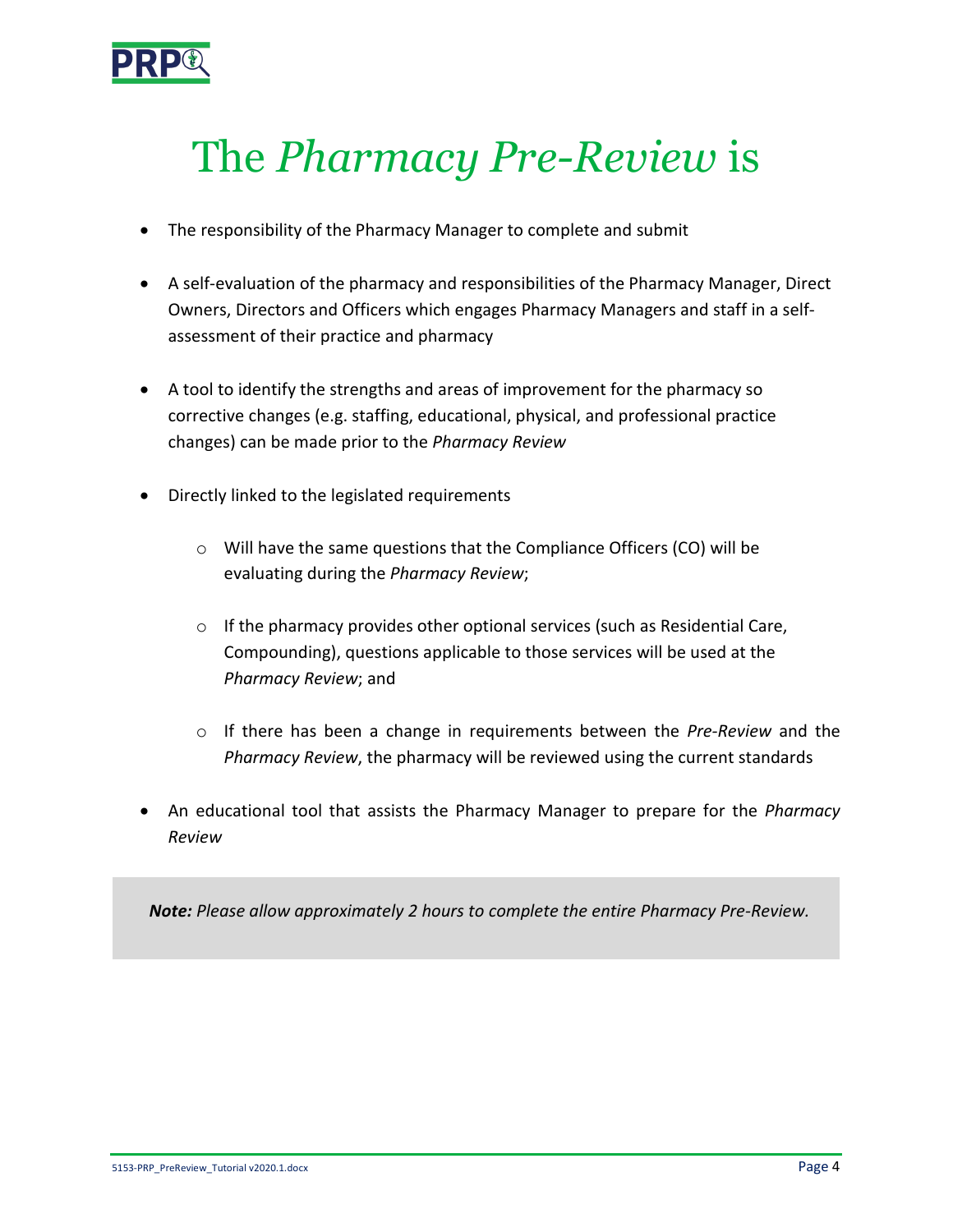

## Get Staff Involved

- <span id="page-4-0"></span>• Prepare for the *Pharmacy Pre-Review* by reflecting on your practice in a systematic way; evaluate the way you and your staff work, and what outcomes you achieve when answering each question.
- **It is beneficial to have staff participate in the** *Pharmacy Pre-Review*
	- o Staff can assist to answer the *Pre-Review* questions by identifying the strengths and areas for improvement in the pharmacy
- **If staff do not participate**
	- o It is recommended that the Pharmacy Manager share the completed *Pre-Review* before it is submitted to the College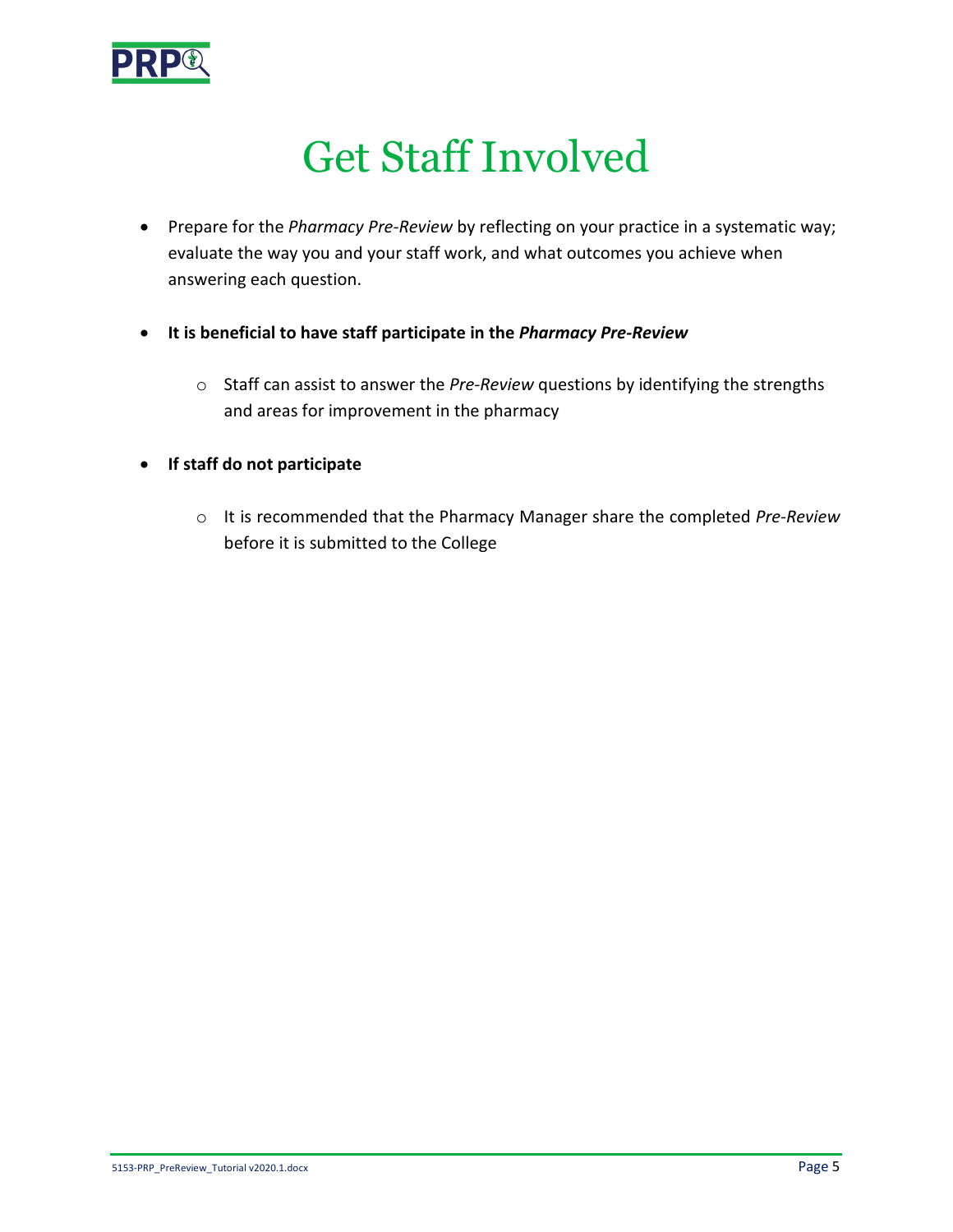

# <span id="page-5-0"></span>Applicable Legislation and Standards

All of the *Pharmacy Pre-Review* questions are directly linked to the following legislation and standards:

*(Click to link to legislation or standard)*

- *[Health Professions Act](http://www.bclaws.ca/EPLibraries/bclaws_new/document/ID/freeside/00_96183_01)* **(***HPA***)**
	- o [Regulations and Bylaws](https://www.bcpharmacists.org/acts-and-bylaws)
- *[Pharmacy Operations and Drug Scheduling Act](http://www.bclaws.ca/civix/document/id/complete/statreg/03077_01)* **(***PODSA***)**
	- o [Regulations and Bylaws](https://www.bcpharmacists.org/acts-and-bylaws)
- **[Code of Ethics –](https://www.bcpharmacists.org/acts-and-bylaws#accpanel-2)** *HPA* **Bylaws - Schedule A**
- **[Professional Practice Policies \(PPP\)](http://www.bcpharmacists.org/professional-practice-policies-and-guides)**
- *[Health Care \(Consent\) and Care Facility \(Admission\) Act](http://www.bclaws.ca/civix/document/id/complete/statreg/96181_01)*
- *[Food & Drugs Act and Regulations](http://laws-lois.justice.gc.ca/eng/acts/F-27/index.html)*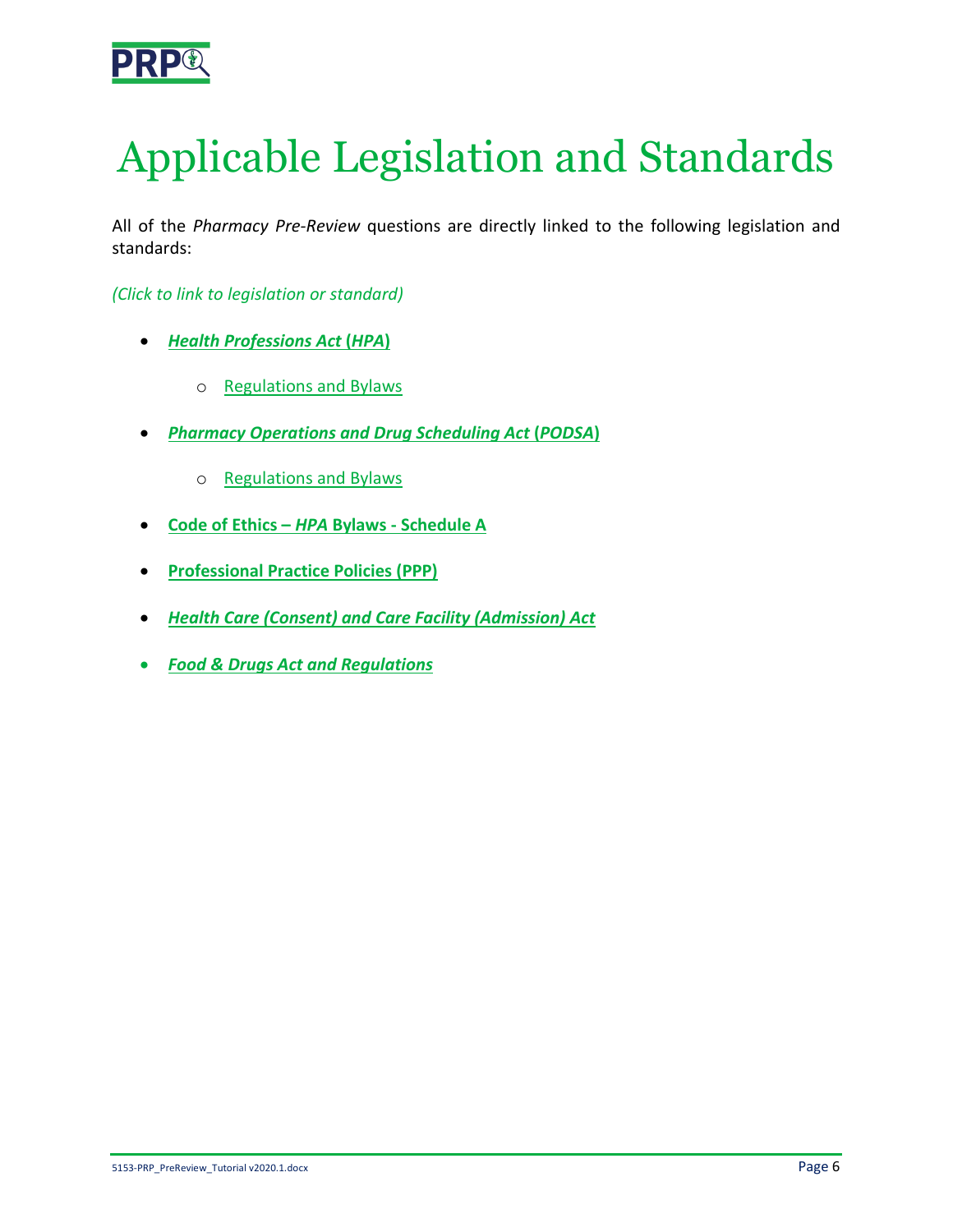

# <span id="page-6-0"></span>*Pharmacy Pre-Review* Instructions

1. Use the link included in the selection email to access the *Pharmacy Pre-Review* through eServices. Alternatively, log into *"eServices"*, select the *"PRP"* tab and then *"Pharmacy*  Pre-Review". For security reasons, you will need to enter your eServices username and password again.

|                                               | $(f)(\mathsf{in})(\mathsf{y})$<br>Home Contact Us $\overline{\mathbb{H}}$ Cart<br>Q Search<br>Sign Out L |
|-----------------------------------------------|----------------------------------------------------------------------------------------------------------|
| College of Pharmacists                        | <b>PDAP</b><br>PRP<br>My Profile<br>My Pharmacies<br>Resources<br>Pre-Registration                       |
| of British Columbia                           |                                                                                                          |
| eServices » PRP » Pharmacy Manager Pre-Review |                                                                                                          |
| <b>PRP</b><br><b>Pharmacy Pre-Review</b>      | Pharmacy Pre-Review                                                                                      |
|                                               |                                                                                                          |

2. Click the *"Pharmacy Profile"* tab. Review the information and update if needed.

3. Click the *"Services"* tab. Review the information and update if needed.

| eServices ID: |                                                        |  |
|---------------|--------------------------------------------------------|--|
|               | Pharmacy Profile Services Pre-Review Submit Pre-Review |  |
|               |                                                        |  |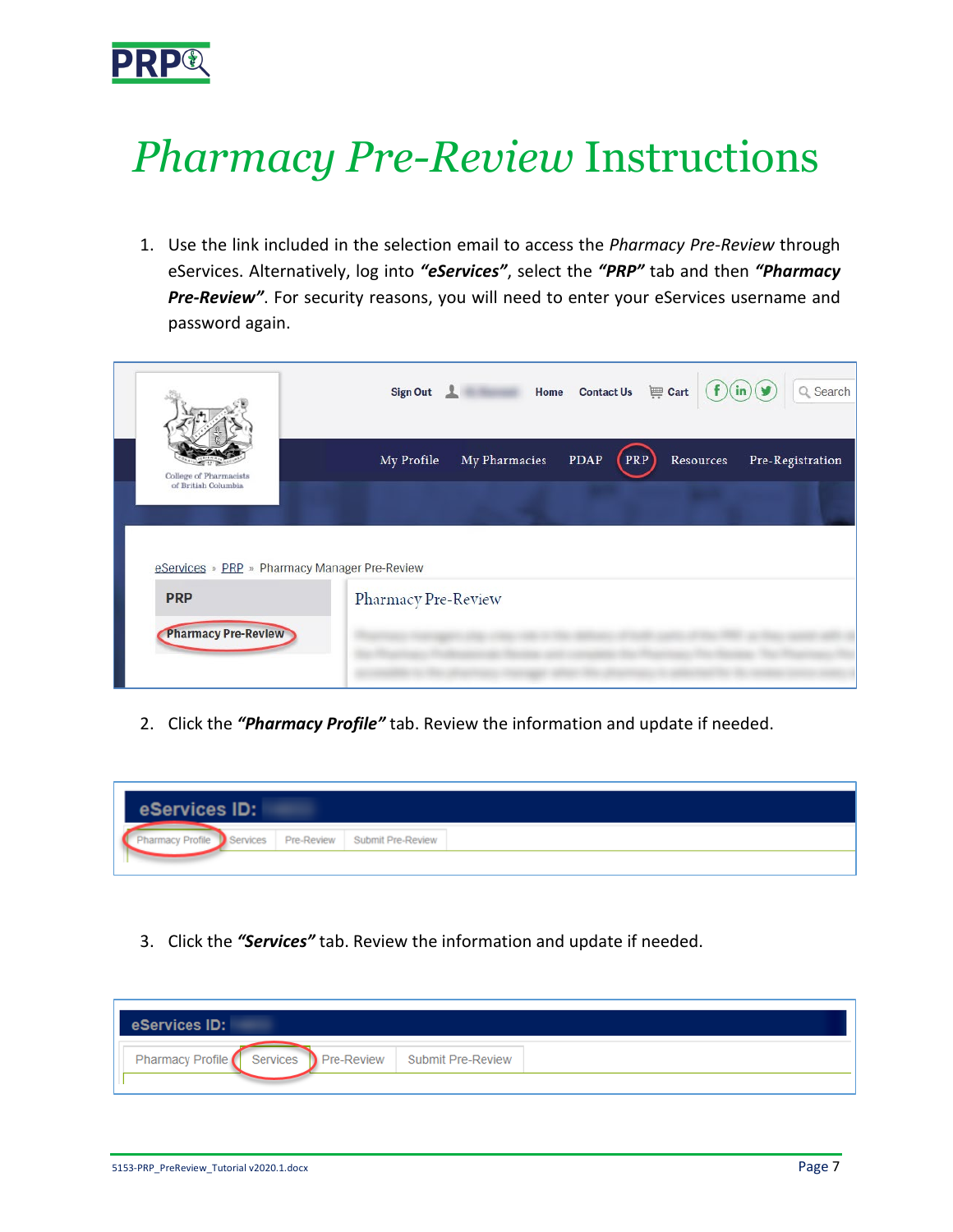

4. Click the *"Pre-Review"* tab. Review the information and update if needed.

| eServices ID: |  |                                                              |
|---------------|--|--------------------------------------------------------------|
|               |  | Pharmacy Profile   Services   Pre-Review   Submit Pre-Review |
|               |  |                                                              |

Answer all the questions in each category and sub-tabs. Select your answer(s) based on the following:

- Click the *"Compliant"* box if you/the pharmacy is compliant
- Do not click the "**Compliant**" box if you/the pharmacy is not compliant
- Do not click the "**Compliant**" box if the item does not apply to your practice or pharmacy

*Note: All questions answered as "not compliant" require comments.*

Use the following criteria to determine compliance:

- We do this well but inconsistently
- We do this well and consistently
- We do not do this (not applicable or must be started)
- We need to improve the way we do this (describe the changes to be made)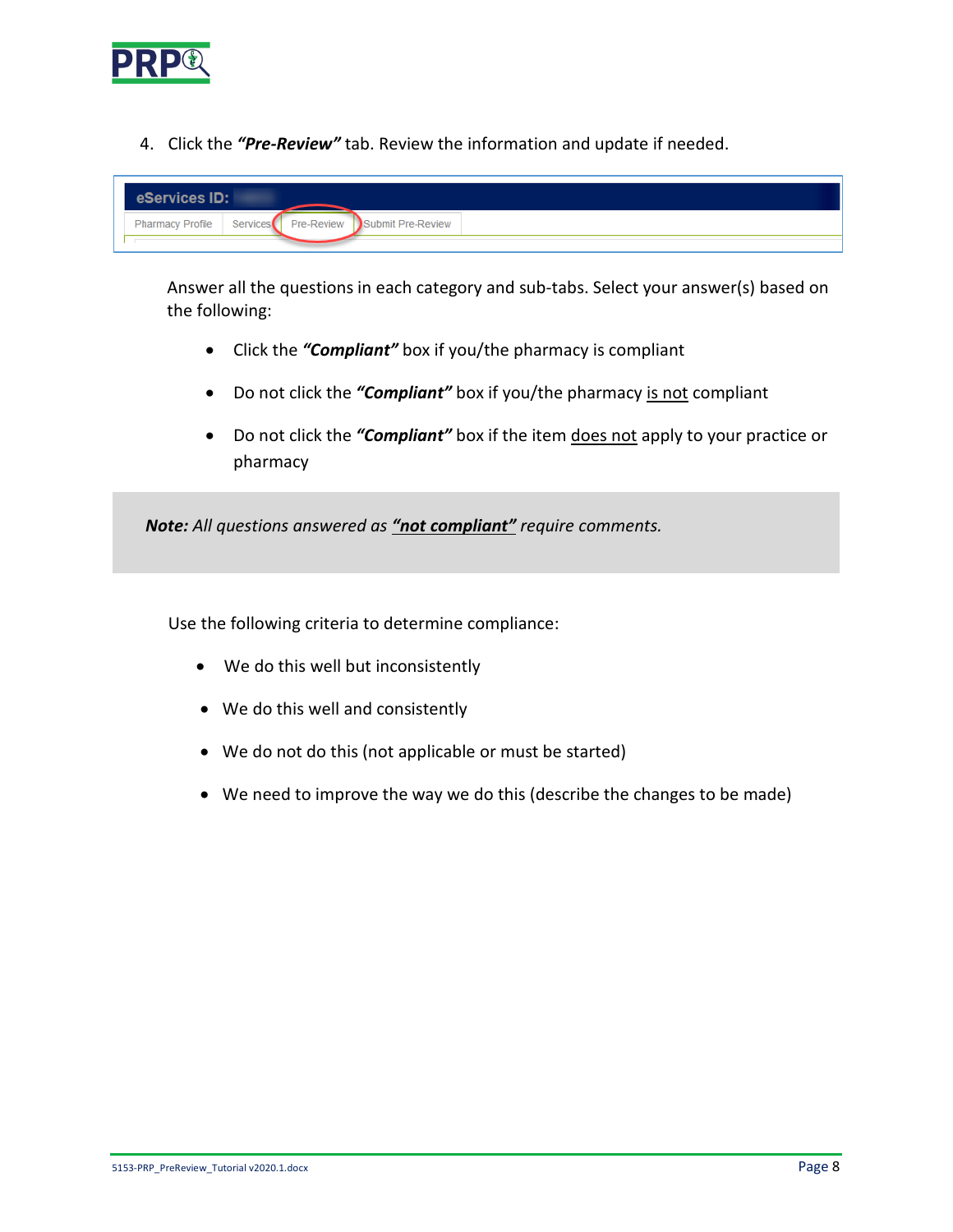

- 5. As you answer the questions, identify opportunities to make corrective changes:
	- Document any immediate corrective changes in the comments prior to submission. Continue to make corrective changes prior to the *Pharmacy Review*
	- Identify opportunities to make further corrective changes and discuss them with the CO during the *Pharmacy Review*
- 6. Click the *"Submit Pre-Review"* tab to submit the *Pharmacy Pre-Review*.

| eServices ID:           |                        |                                                                                                  |
|-------------------------|------------------------|--------------------------------------------------------------------------------------------------|
| <b>Pharmacy Profile</b> | Pre-Review<br>Services | Submit Pre-Review                                                                                |
|                         |                        |                                                                                                  |
|                         |                        | Once you submit, your Pharmacy Pre-Review report will be available on eServices within 24 hours. |
| Submit Pre-Review       |                        |                                                                                                  |

• The *Pharmacy Pre-Review* can only be *"Submitted"* once all the required information has been filled out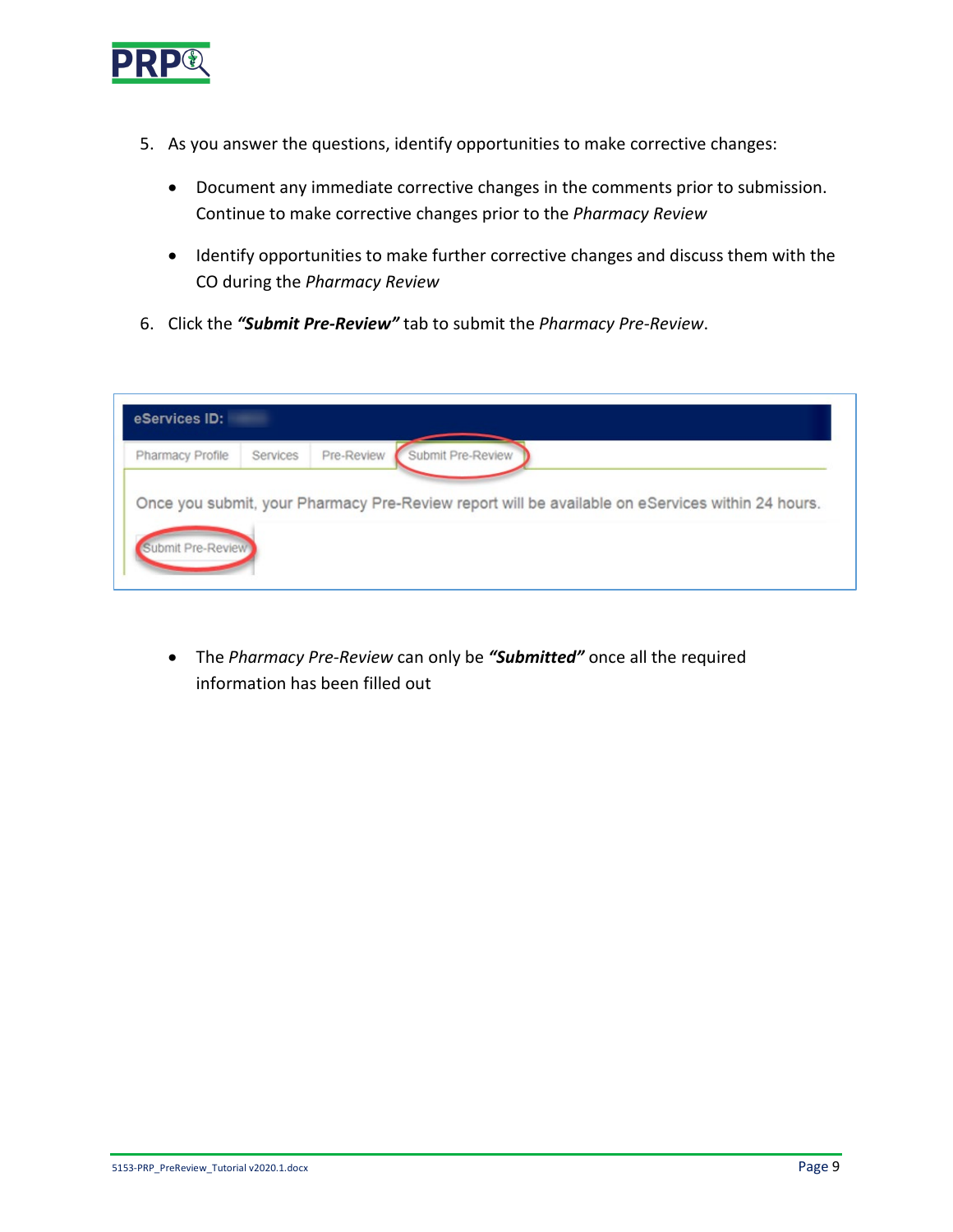

• If information is missing in a category(ies), a pop-up window will indicate the category(ies) and number of questions that are not complete

| <b>Pharmacy Profile</b><br><b>Services</b> | Submit Pre-Review<br>Pre-Review                                                                                                                                                                                                                                                                                                                                                                                                                                                                                |
|--------------------------------------------|----------------------------------------------------------------------------------------------------------------------------------------------------------------------------------------------------------------------------------------------------------------------------------------------------------------------------------------------------------------------------------------------------------------------------------------------------------------------------------------------------------------|
|                                            | Once you submit, your Pharmacy Pre-Review report will be available on eServices within 24 hours.                                                                                                                                                                                                                                                                                                                                                                                                               |
| <b>Submit Pre-Review</b>                   | <b>Unanswered Questions</b>                                                                                                                                                                                                                                                                                                                                                                                                                                                                                    |
|                                            | All questions need to be answered. Please either tick<br>the compliant box if your pharmacy is compliant or<br>include a comment if your pharmacy is non-<br>compliant. The below sections have unanswered<br>questions:<br><b>Section Name : Confidentiality</b><br>No of Questions : 1.<br><b>Section Name : Documentation</b><br>No of Questions : 2.<br><b>Section Name : PM Responsibilities</b><br>No of Questions: 45.<br><b>Section Name :</b> Owner/Director Responsibilities<br>No of Questions : 7. |

• In the specific category(ies), the missing field(s) will be highlighted in yellow

| <b>Pharmacy Profile</b><br><b>Submit Pre-Review</b><br>Pre-Review<br>Services                                                                                                                                                                                             |           |                                          |         |  |  |
|---------------------------------------------------------------------------------------------------------------------------------------------------------------------------------------------------------------------------------------------------------------------------|-----------|------------------------------------------|---------|--|--|
| Licensure<br>Pharmacy                                                                                                                                                                                                                                                     |           |                                          |         |  |  |
| <b>PM Responsibilities</b><br><b>Owner/Director Responsibilities</b>                                                                                                                                                                                                      |           |                                          |         |  |  |
| $\odot$ Save changes<br>$\circ$ Cancel changes                                                                                                                                                                                                                            |           |                                          |         |  |  |
| Legislation/Standard<br>$\left( \nabla \right)$                                                                                                                                                                                                                           | Compliant | $\left( \mathbf{\overline{\tau}}\right)$ | Comment |  |  |
| Subject to this Act and the bylaws, a pharmacist named in a pharmacy license as manager must personally<br>$\Box$<br>manage and be responsible for the operation of the pharmacy.                                                                                         |           |                                          |         |  |  |
| A full pharmacist may not act as manager of more than one pharmacy location, unless the pharmacy of which<br>the full pharmacist is manager includes (a) a telepharmacy, (b) a hospital pharmacy, (c) a hospital pharmacy<br>satellite, or (d) a pharmacy education site. | $\Box$    |                                          |         |  |  |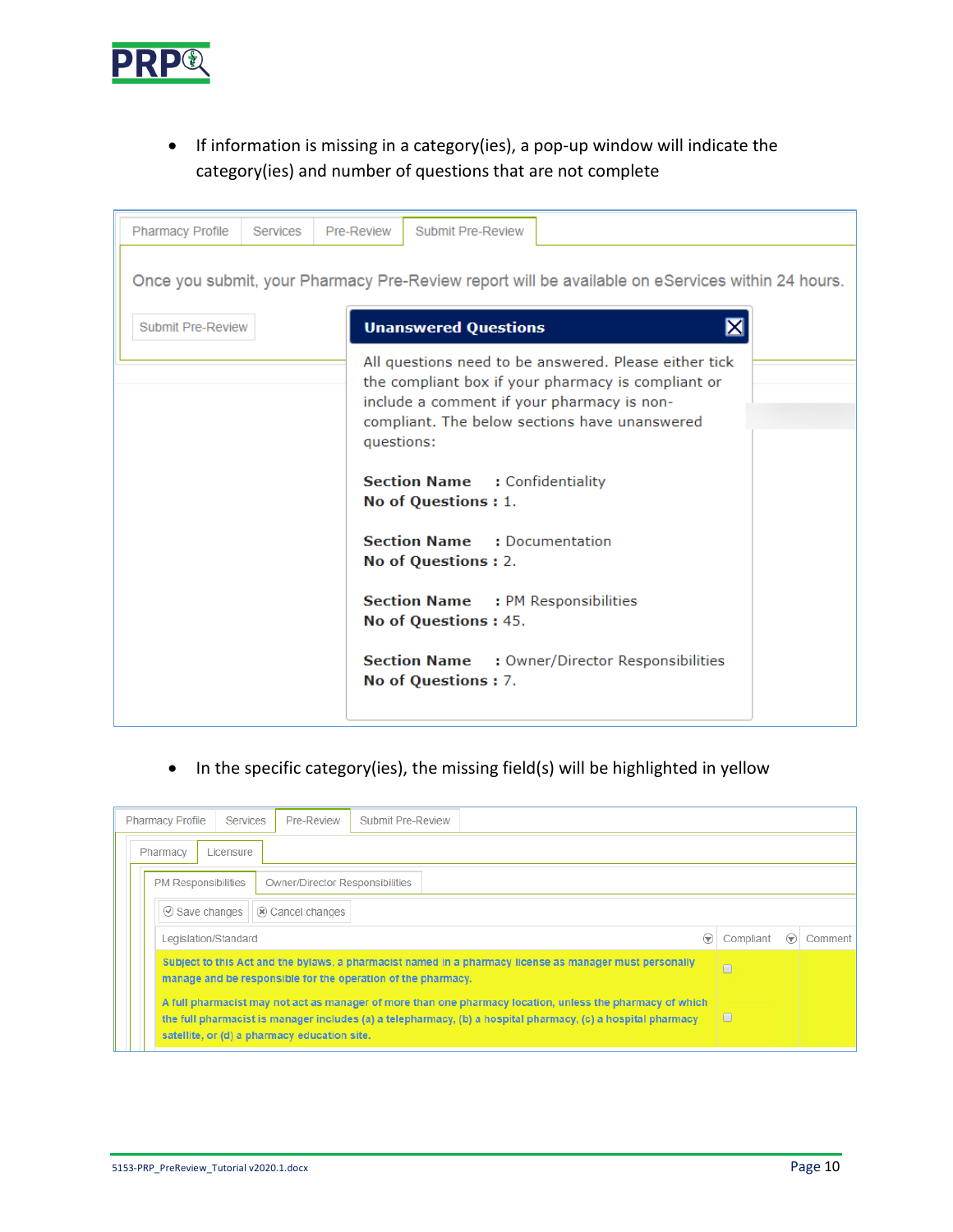

• Once *"Submitted"*, the *Pre-Review* can no longer be edited. The following will be displayed on the device screen:

Pharmacy Pre-Review successfully submitted

Thank you for submitting your Pharmacy Pre-Review to the College. We will be in touch with you to confirm the dates and details of your Practice Reviews.

7. For help on how to access the "Submitted" Pre-Review Report: [click here.](http://library.bcpharmacists.org/5_Programs/5-2_PRP/5198-PRP_Accessing_Reports.pdf)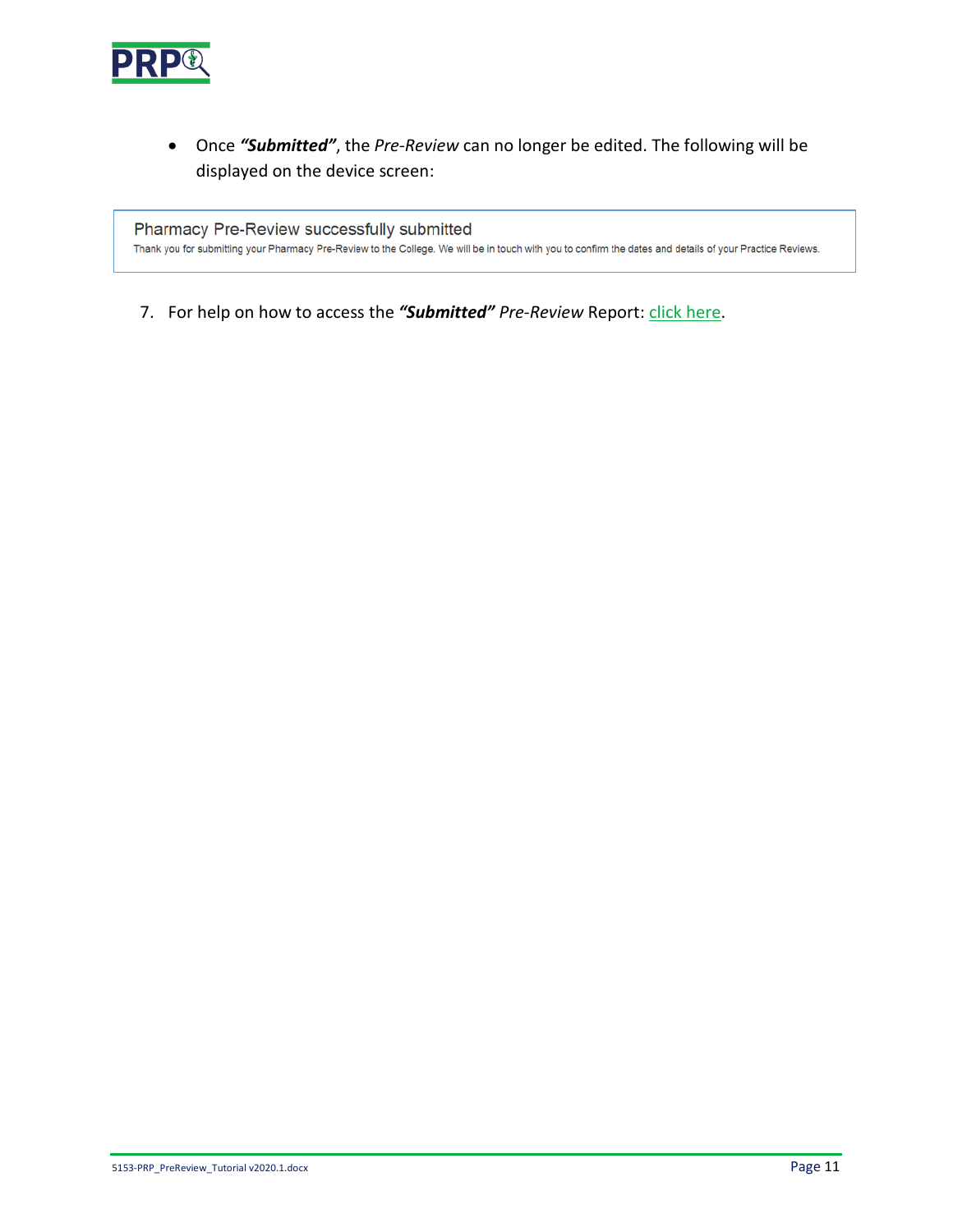

#### The *Pre-Review* is organized as below:

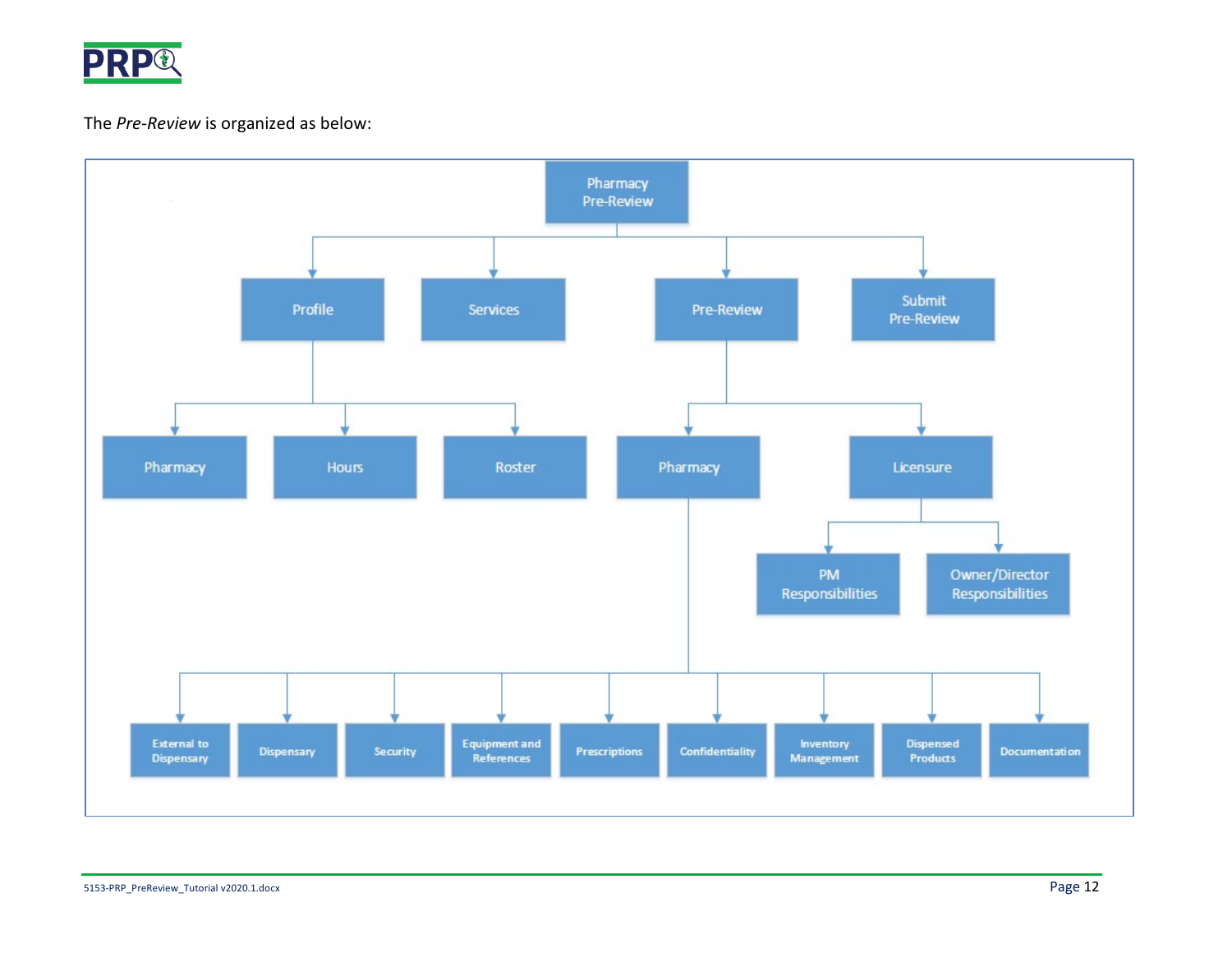

### <span id="page-12-0"></span>**Pharmacy Profile**

• Ensure the information listed is up-to-date and remember to click *"Save Changes"*

| Pharmacy Profile | Pre-Review<br>Services | Submit Pre-Review |                  |              |
|------------------|------------------------|-------------------|------------------|--------------|
| Pharmacy         |                        |                   |                  |              |
| Pharmacare Code: |                        |                   | Last Site Visit: |              |
|                  | Address:               |                   | City:            | Postal Code: |
|                  | Phone:                 |                   | Fax:             | Email:       |
|                  | Software:              |                   | Website:         |              |
| Save Changes     |                        |                   |                  |              |

### <span id="page-12-1"></span>**Pharmacy Profile - Pharmacy Hours**

- Enter your pharmacy operating and lock and leave hours in the table provided in the Pharmacy Profile tab. Remember to click *"Save Changes"*
	- o If you do not have any lock and leave hours, please check the *"Not Applicable"* box
	- o If your pharmacy is closed on specific dates, please check the *"Closed"* box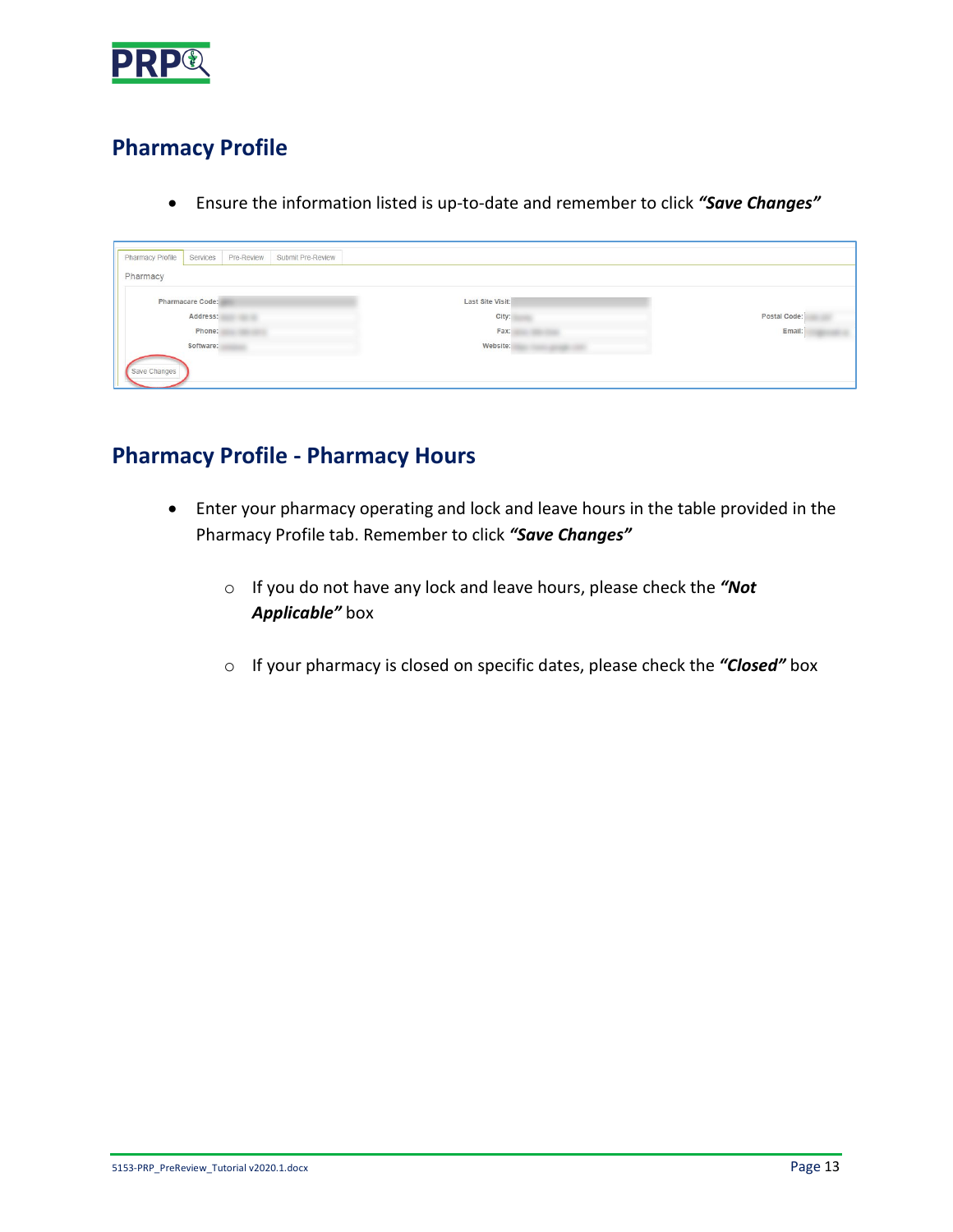

### <span id="page-13-0"></span>Pharmacy Hours Examples

- The following examples show pharmacies with different hours of operation
	- o **Example 1:** Pharmacy operates Monday to Saturday, 9 a.m. 5 p.m.

| Pharmacy Hours (example) |                               |                                                                                                                |                          |                    |     |                                          |
|--------------------------|-------------------------------|----------------------------------------------------------------------------------------------------------------|--------------------------|--------------------|-----|------------------------------------------|
|                          |                               | If your pharmacy is open until midnight, please select 11:30 PM using the drop down menu and type in 11:59 PM. |                          |                    |     | 100% Dispensary:<br>$\qquad \qquad \Box$ |
|                          | Save changes 8 Cancel changes |                                                                                                                |                          |                    |     |                                          |
|                          | <b>Pharmacy Hours</b>         |                                                                                                                |                          | Lock & Leave Hours |     |                                          |
| Day                      | Start                         | End                                                                                                            | Closed                   | Start              | End | N/A                                      |
| Sunday                   |                               |                                                                                                                | $\blacktriangleright$    |                    |     | $\overline{\mathcal{L}}$                 |
| Monday                   | 09:00 AM                      | 05:00 PM                                                                                                       |                          |                    |     | $\overline{\mathbf{v}}$                  |
| Tuesday                  | 09:00 AM                      | 05:00 PM                                                                                                       |                          |                    |     | $\overline{\mathbf{v}}$                  |
| Wednesday                | 09:00 AM                      | 05:00 PM                                                                                                       |                          |                    |     | $\overline{\mathbf{v}}$                  |
| Thursday                 | 09:00 AM                      | 05:00 PM                                                                                                       |                          |                    |     | $\overline{\mathbf{r}}$                  |
| Friday                   | 09:00 AM                      | 05:00 PM                                                                                                       | ▣                        |                    |     | $\overline{\mathcal{L}}$                 |
| Saturday                 | 09:00 AM                      | 05:00 PM                                                                                                       |                          |                    |     | $\overline{\mathbf{v}}$                  |
| Holiday                  |                               |                                                                                                                | $\overline{\mathcal{L}}$ |                    |     | $\overline{\mathbf{v}}$                  |

o **Example 2:** Pharmacy operates Monday to Saturday, 9 a.m. to 5 p.m. and closes from 5 p.m. to 9 p.m. while the premise (store) is open

| Pharmacy Hours (example)                    |                |                                                                                                                |                          |          |          |                          |           |
|---------------------------------------------|----------------|----------------------------------------------------------------------------------------------------------------|--------------------------|----------|----------|--------------------------|-----------|
|                                             |                | If your pharmacy is open until midnight, please select 11:30 PM using the drop down menu and type in 11:59 PM. |                          |          |          | 100% Dispensary:         | $\square$ |
| Save changes                                | Cancel changes |                                                                                                                |                          |          |          |                          |           |
| <b>Pharmacy Hours</b><br>Lock & Leave Hours |                |                                                                                                                |                          |          |          |                          |           |
| Day                                         | Start          | End                                                                                                            | Closed                   | Start    | End      | N/A                      |           |
| Sunday                                      |                |                                                                                                                | $\overline{\mathcal{L}}$ |          |          | $\overline{\mathcal{L}}$ |           |
| Monday                                      | 09:00 AM       | 05:00 PM                                                                                                       | ⊟                        | 05:00 PM | 09:00 PM |                          |           |
| Tuesday                                     | 09:00 AM       | 05:00 PM                                                                                                       | o                        | 05:00 PM | 09:00 PM |                          |           |
| Wednesday                                   | 09:00 AM       | 05:00 PM                                                                                                       | 8                        | 05:00 PM | 09:00 PM | 品                        |           |
| Thursday                                    | 09:00 AM       | 05:00 PM                                                                                                       | ▣                        | 05:00 PM | 09:00 PM | 8                        |           |
| Friday                                      | 09:00 AM       | 05:00 PM                                                                                                       | 0                        | 05:00 PM | 09:00 PM | ▣                        |           |
| Saturday                                    | 09:00 AM       | 05:00 PM                                                                                                       | 8                        | 05:00 PM | 09:00 PM | o                        |           |
| Holiday                                     |                |                                                                                                                | $\checkmark$             |          |          | $\overline{\mathcal{L}}$ |           |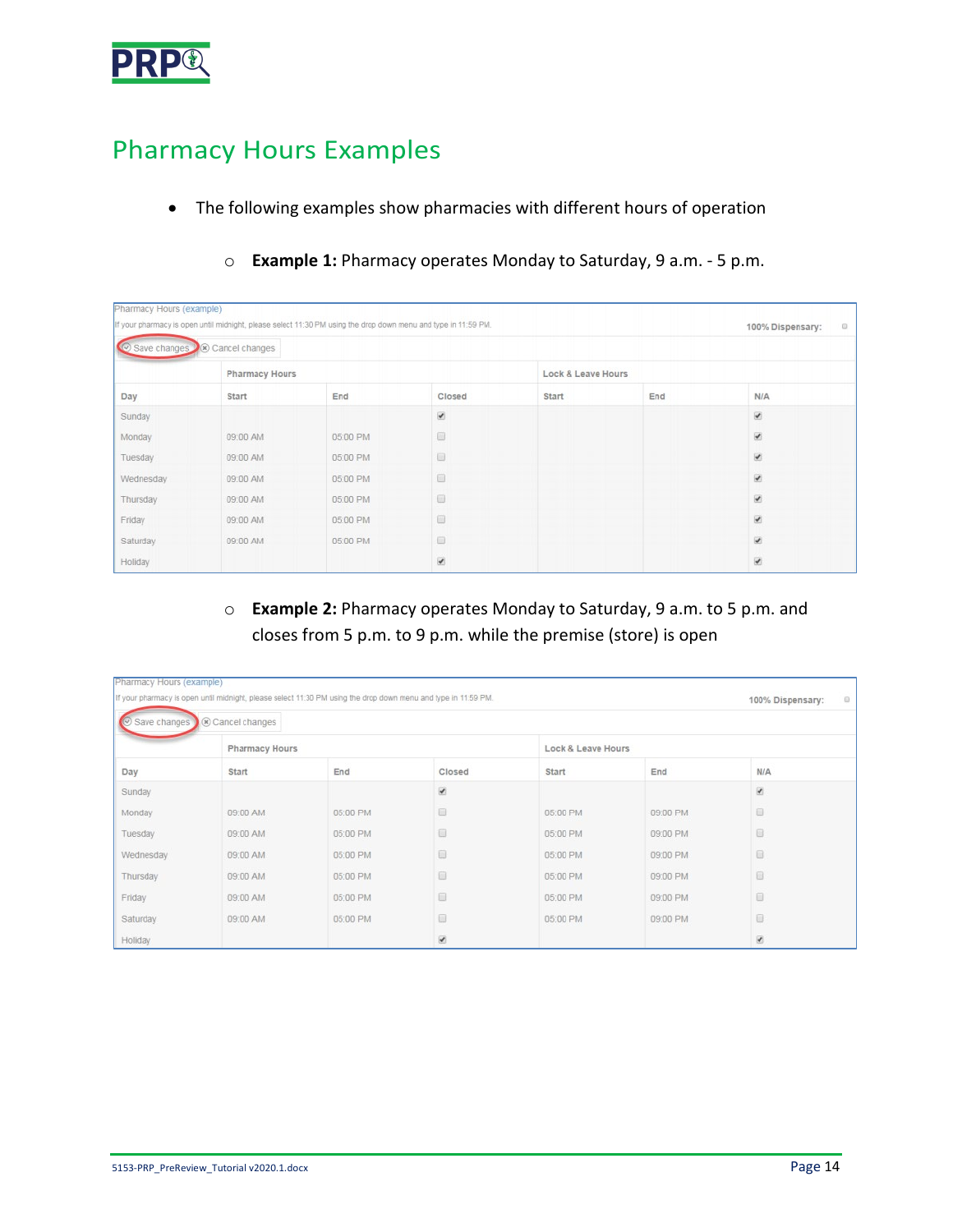

### <span id="page-14-0"></span>**Pharmacy Roster**

- Update your pharmacy roster and remember to click *"Save Changes"* 
	- o You are only able to add registrants under this field
	- o To remove a registrant who is no longer practicing at your pharmacy, please contact the Practice Review Department
	- o Indicate whether your location is *"Not"* their primary practice by clicking the applicable box

| Pharmacy Roster                                |                                                                                |                       |                                |                        |                      |  |  |  |
|------------------------------------------------|--------------------------------------------------------------------------------|-----------------------|--------------------------------|------------------------|----------------------|--|--|--|
|                                                | Please update the pharmacy roster on eServices if you make any changes         |                       |                                |                        |                      |  |  |  |
|                                                | and advise the PRP department for scheduling purposes at PRP@bcpharmacists.org |                       |                                |                        |                      |  |  |  |
| Save changes 8 Cancel changes 4 Add new record |                                                                                |                       |                                |                        |                      |  |  |  |
| Registration No.                               | $\circledcirc$ First Name                                                      | $\circledR$ Last Name | $\circledcirc$ Registrant Type | $\circledcirc$ Manager | Not Primary Practice |  |  |  |
|                                                |                                                                                |                       |                                |                        |                      |  |  |  |
|                                                |                                                                                |                       | <b>PS</b>                      |                        |                      |  |  |  |
|                                                |                                                                                |                       |                                |                        |                      |  |  |  |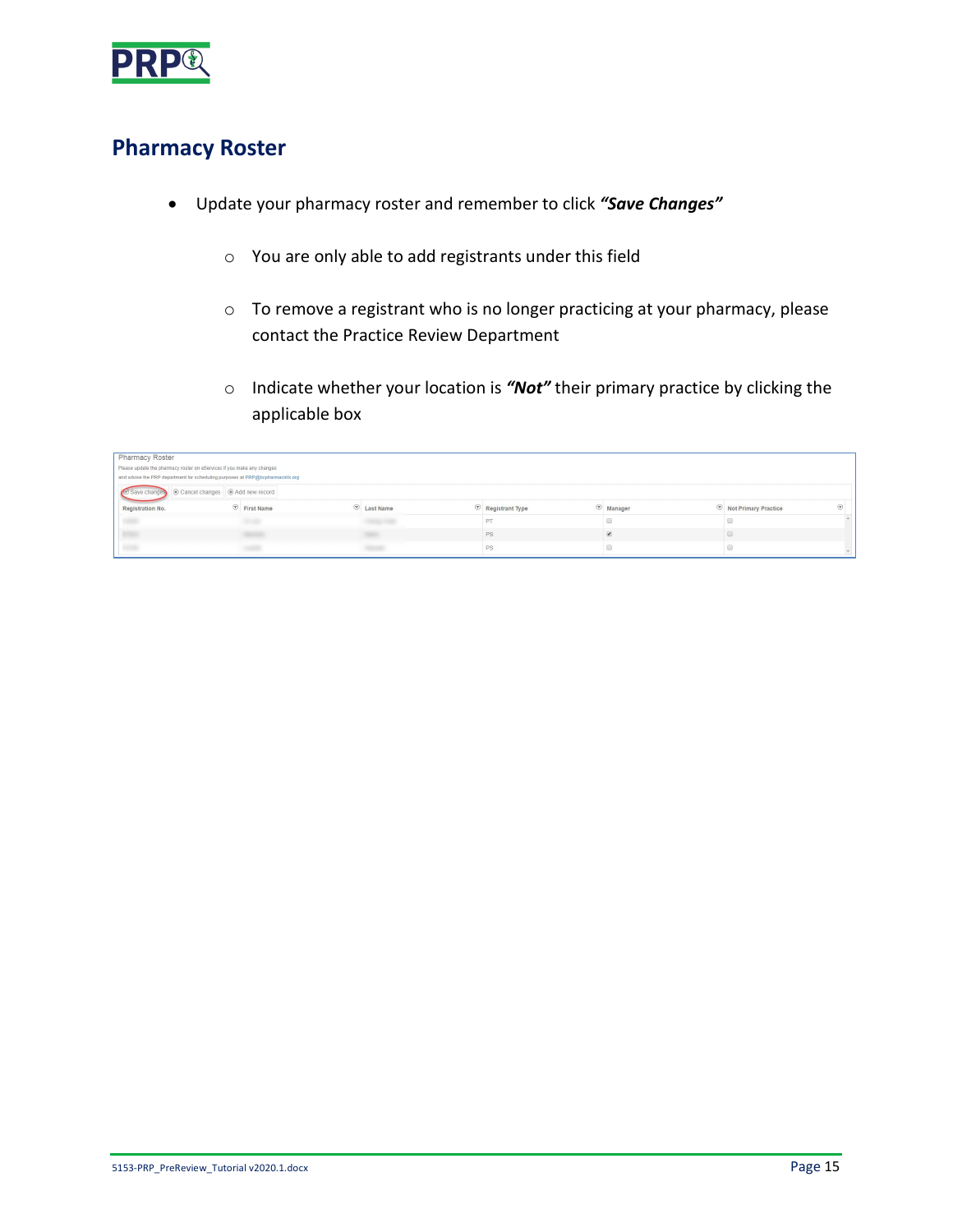

### <span id="page-15-0"></span>**Services**

- Indicate the services your pharmacy offers:
	- o If you offer Residential Care services and you need to add more facilities, click *"Add new record"*
	- o Enter the number of beds, patients, and facility name that you serve
	- o Remember to click *"Save Changes"*

| Please specify the number of beds/patients and enter facility name only if applicable. If you have multiple facilities, please click "Add New Record". |   |                                                                                                                                                                                                                                                                                                                                                     |          |          |
|--------------------------------------------------------------------------------------------------------------------------------------------------------|---|-----------------------------------------------------------------------------------------------------------------------------------------------------------------------------------------------------------------------------------------------------------------------------------------------------------------------------------------------------|----------|----------|
| Save changes<br>⊗ Cancel changes   ⊕ Add new record<br>$(\vee)$                                                                                        |   |                                                                                                                                                                                                                                                                                                                                                     |          |          |
| Service Name                                                                                                                                           | ⊛ | Offered                                                                                                                                                                                                                                                                                                                                             | $\Theta$ | $#$ Beds |
| Methadone, Slow Release Oral Morphine,<br>Buprenorphine/Naloxone                                                                                       |   | $\Box$                                                                                                                                                                                                                                                                                                                                              |          |          |
| Hazardous Sterile Compounding                                                                                                                          |   | $\Box$                                                                                                                                                                                                                                                                                                                                              |          |          |
| <b>Residential Care</b>                                                                                                                                |   | ∩                                                                                                                                                                                                                                                                                                                                                   |          |          |
| <b>Blister Packaging</b>                                                                                                                               |   | $\begin{picture}(20,20) \put(0,0){\line(0,1){10}} \put(15,0){\line(0,1){10}} \put(15,0){\line(0,1){10}} \put(15,0){\line(0,1){10}} \put(15,0){\line(0,1){10}} \put(15,0){\line(0,1){10}} \put(15,0){\line(0,1){10}} \put(15,0){\line(0,1){10}} \put(15,0){\line(0,1){10}} \put(15,0){\line(0,1){10}} \put(15,0){\line(0,1){10}} \put(15,0){\line(0$ |          |          |
| Injectable Opioid Agonist                                                                                                                              |   | œ                                                                                                                                                                                                                                                                                                                                                   |          |          |
| Telepharmacy                                                                                                                                           |   | $\Box$                                                                                                                                                                                                                                                                                                                                              |          |          |
| Non-Hazardous Sterile Compounding                                                                                                                      |   | 画                                                                                                                                                                                                                                                                                                                                                   |          |          |
| Non-sterile Compounding                                                                                                                                |   | $\Box$                                                                                                                                                                                                                                                                                                                                              |          |          |
| Centralized Prescription Processing, Outsourced Prescription<br>Processing                                                                             |   | $\Box$                                                                                                                                                                                                                                                                                                                                              |          |          |
| <b>Internet Pharmacy</b>                                                                                                                               |   | $\Box$                                                                                                                                                                                                                                                                                                                                              |          |          |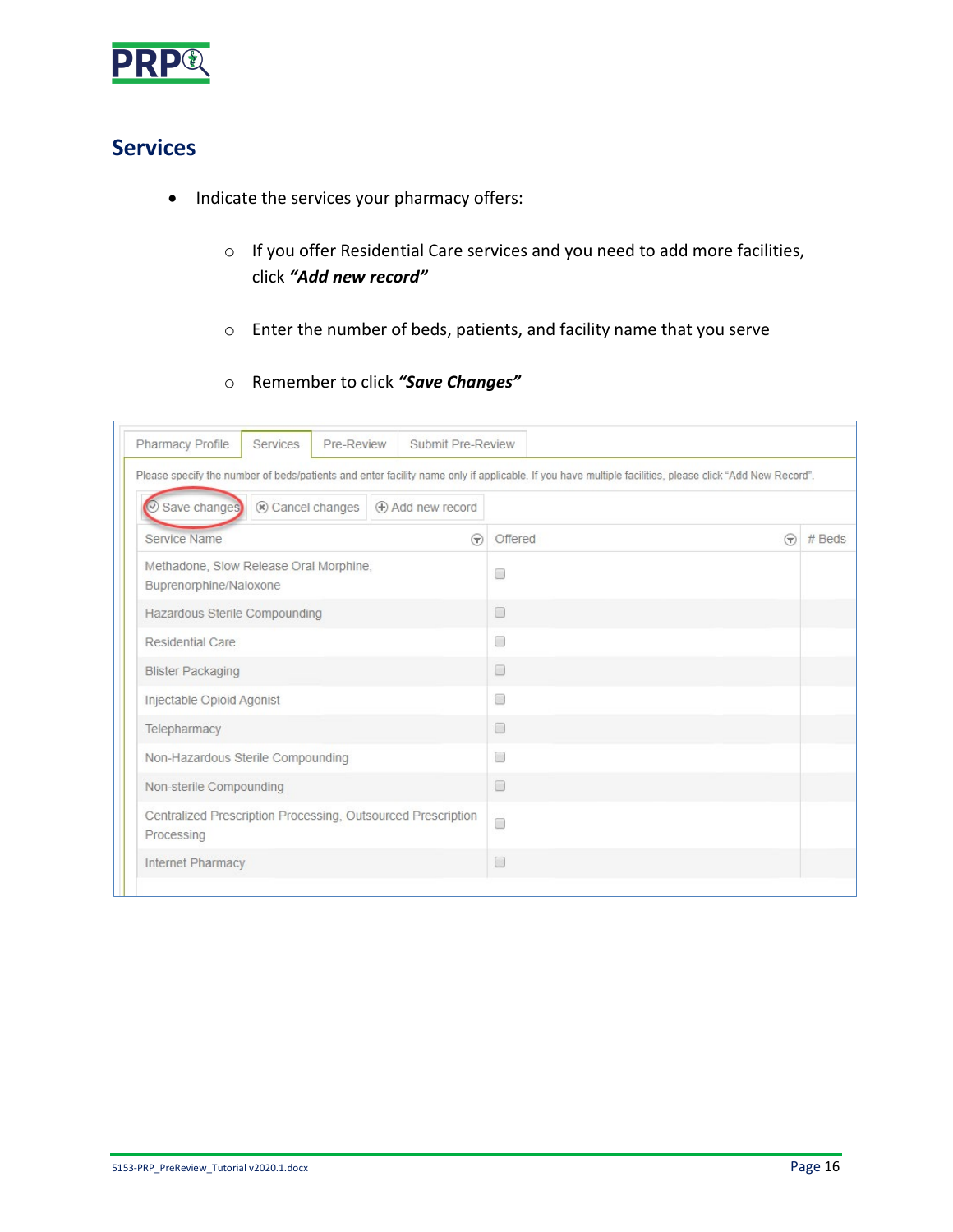

### <span id="page-16-0"></span>*Pharmacy Pre-Review* **Categories**

*There are two Pharmacy Pre-Review categories: Pharmacy and Licensure. They are further divided into sub-tabs as below:*

#### **1. Pharmacy**

- External to the Dispensary
- The Dispensary
- Security
- Equipment and References
- Prescriptions
- Confidentiality of Personal Health Information
- Inventory Management
- Dispensed Products
- Documentation



#### **2. Licensure**

- Pharmacy Manager's Responsibilities
- Owner/Director Responsibilities

| <b>Services</b><br><b>Pharmacy Profile</b>                    |          |                      |  | Pre-Review     | Submit Pre-Review |  |  |
|---------------------------------------------------------------|----------|----------------------|--|----------------|-------------------|--|--|
|                                                               | Pharmacy | Licensure            |  |                |                   |  |  |
| <b>PM Responsibilities</b><br>Owner/Director Responsibilities |          |                      |  |                |                   |  |  |
|                                                               |          | $\odot$ Save changes |  | Cancel changes |                   |  |  |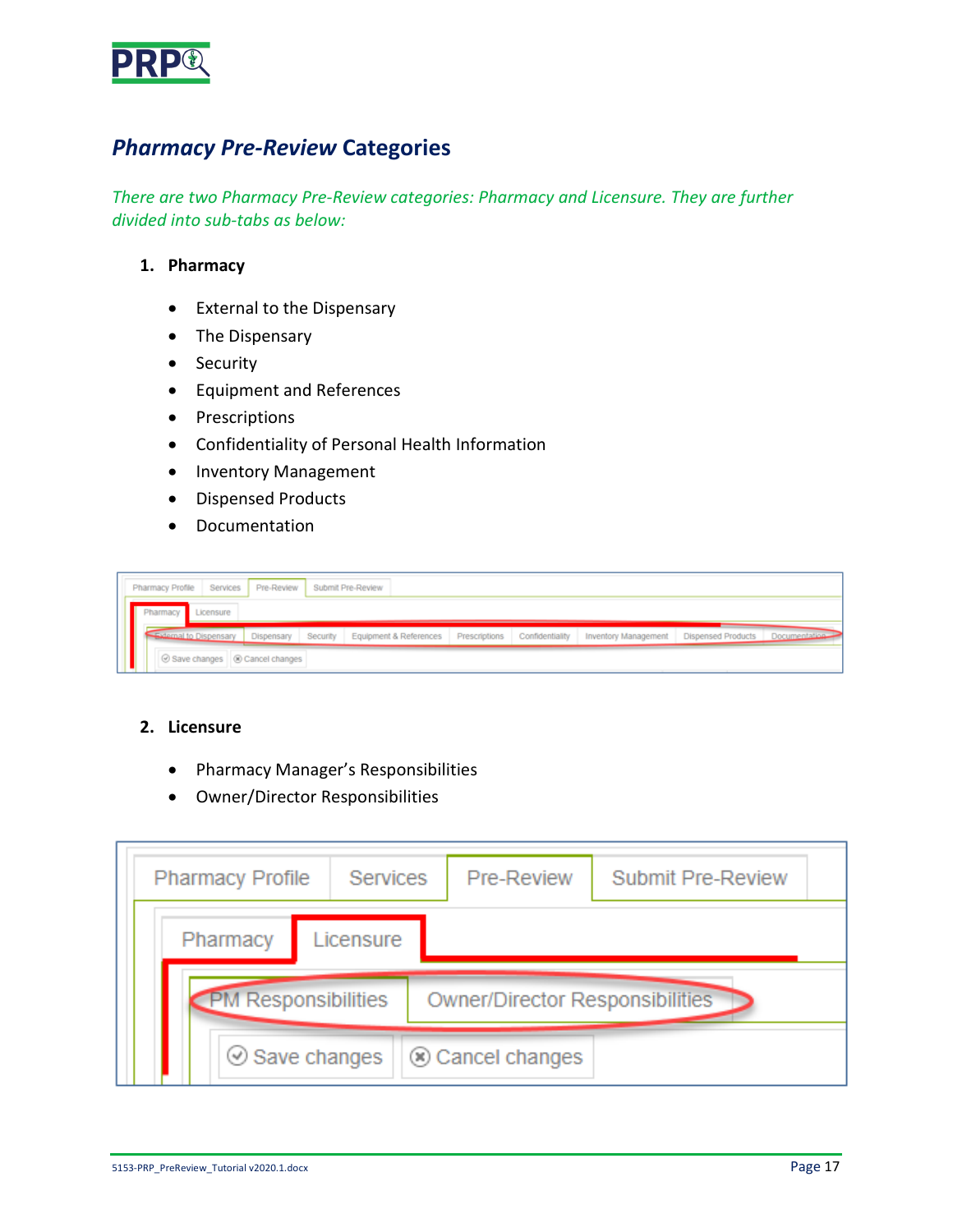

### <span id="page-17-0"></span>External to Dispensary Example

*(Click to link to legislation and standards)*

• The legislation for displaying the College license is:

#### o *[PODSA Part 1 -](http://www.bclaws.ca/civix/document/id/complete/statreg/03077_01#section2) 4.1(2)*

"A direct owner and a manager must display a pharmacy license in the pharmacy in a place conspicuous to the public."

| Pre-Review<br>Submit Pre-Review<br><b>Pharmacy Profile</b><br>Services                                             |                               |            |          |                        |               |                 |                             |                          |  |                           |               |
|--------------------------------------------------------------------------------------------------------------------|-------------------------------|------------|----------|------------------------|---------------|-----------------|-----------------------------|--------------------------|--|---------------------------|---------------|
| Licensure<br>Pharmacy                                                                                              |                               |            |          |                        |               |                 |                             |                          |  |                           |               |
|                                                                                                                    | <b>External to Dispensary</b> | Dispensary | Security | Equipment & References | Prescriptions | Confidentiality | <b>Inventory Management</b> |                          |  | <b>Dispensed Products</b> | Documentation |
| $\odot$ Save changes $\lvert \odot \rvert$ Cancel changes                                                          |                               |            |          |                        |               |                 |                             |                          |  |                           |               |
| Legislation/Standard                                                                                               |                               |            |          |                        |               |                 |                             | $\circledcirc$ Compliant |  | $\odot$ Comment           |               |
| A direct owner and a manager must display a pharmacy licence in the pharmacy in a place conspicuous to the public. |                               |            |          |                        |               |                 |                             |                          |  |                           |               |

#### How Does the Pharmacy Manager Answer This Question?

- Click *"Compliant"* if:
	- o The pharmacy license is displayed in the pharmacy in a place conspicuous to the public
- Do not click *"Compliant"* if:
	- o The pharmacy license is not displayed in the pharmacy in a place conspicuous to the public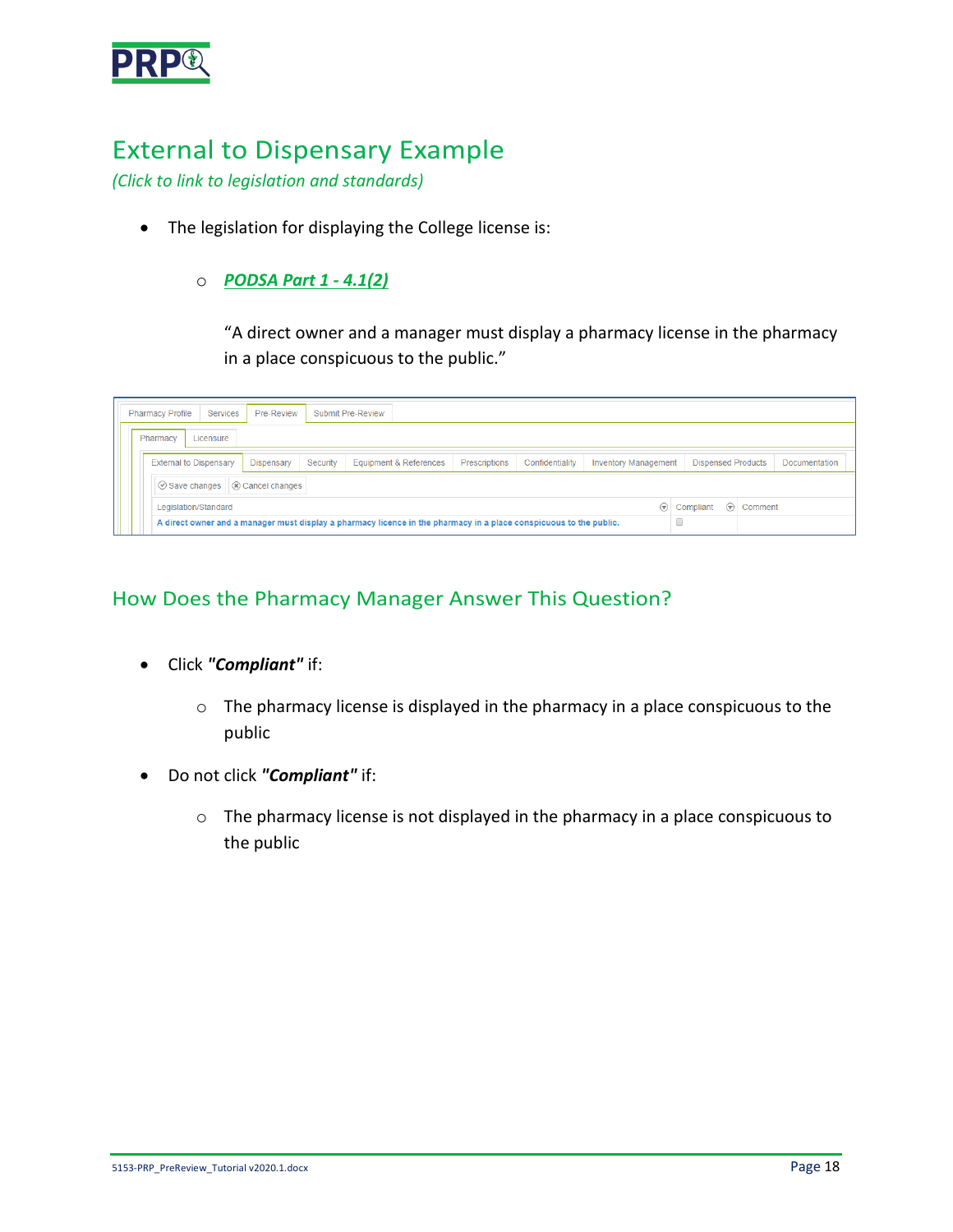

### What Does the CO Do with This Information?

- The CO will have a record of the *Pre-Review* responses when they arrive at the pharmacy
- The CO will look for the pharmacy license to see if it is displayed in the pharmacy in a place conspicuous to the public
- The CO will then look at the *Pre-Review* response. If *"Compliant"* was not clicked and changes were to be made, the CO will confirm whether the changes have been made or not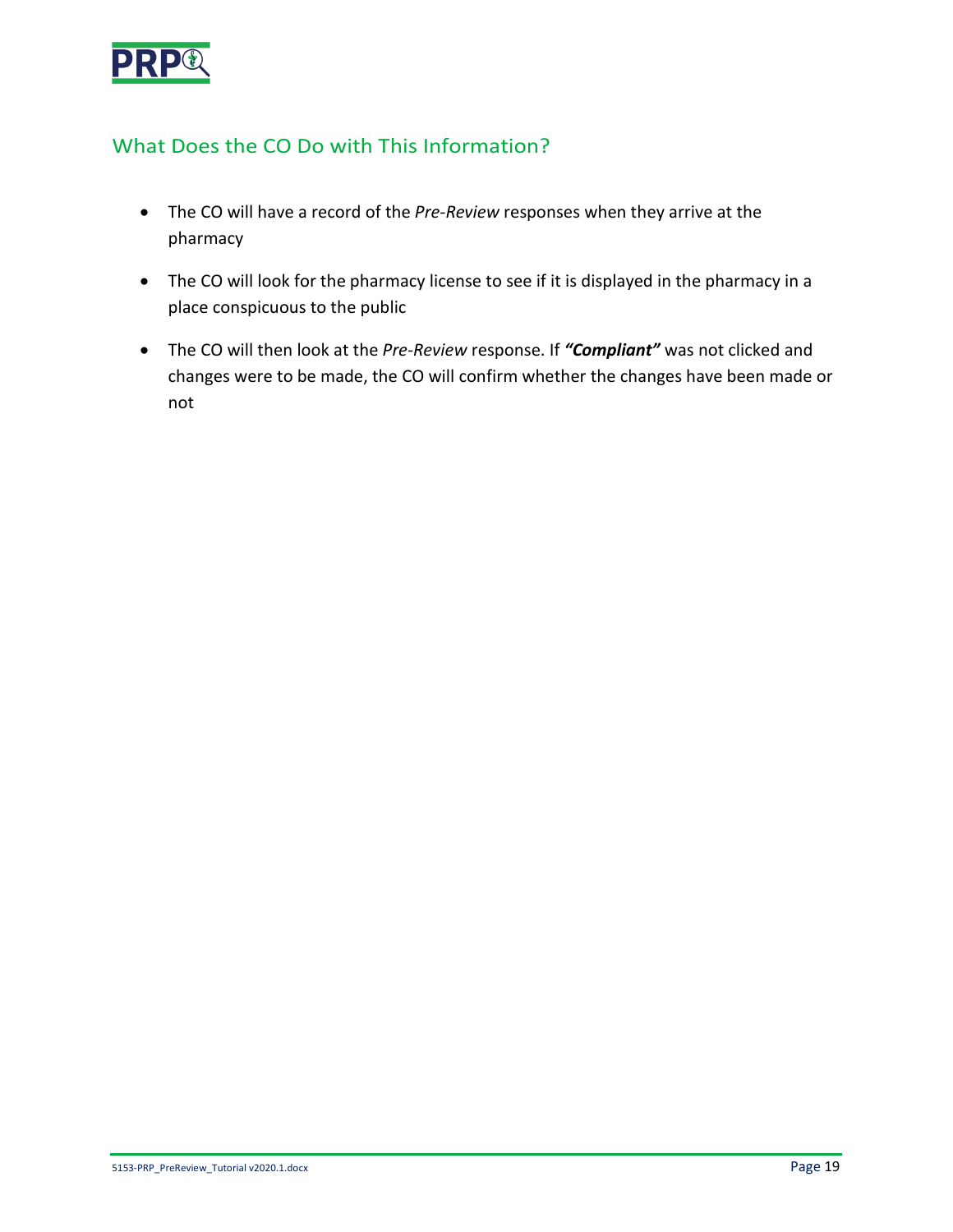

## <span id="page-19-0"></span>Equipment and References Example

*(Click to link to legislation and standards)*

- The legislation for equipment is:
	- o *[Professional Practice Policy 59 Pharmacy Equipment \(PPP-59\)](https://www.bcpharmacists.org/library/6_Resources/6-2_PPP/5003-PGP-PPP59.pdf)*

"The dispensary of all community pharmacies at a minimum must have the following equipment..."



- The legislation for equipment is:
	- o *[Professional Practice Policy- 3 Pharmacy References \(PPP-3\)](https://www.bcpharmacists.org/library/6_Resources/6-2_PPP/5003-PGP-PPP3.pdf)*

''All community pharmacies and telepharmacies at a minimum must have one of the following authorized library references in each of the categories listed..."

|                                                                                                                                                                                                           | <b>Pharmacy Profile</b><br><b>Services</b> | Pre-Review |  | <b>Submit Pre-Review</b> |  |  |  |  |  |  |  |  |
|-----------------------------------------------------------------------------------------------------------------------------------------------------------------------------------------------------------|--------------------------------------------|------------|--|--------------------------|--|--|--|--|--|--|--|--|
|                                                                                                                                                                                                           | Licensure<br>Pharmacy                      |            |  |                          |  |  |  |  |  |  |  |  |
| <b>External to Dispensary</b><br>Equipment & References<br><b>Dispensed Products</b><br>Dispensary<br>Security<br><b>Inventory Management</b><br><b>Documentation</b><br>Prescriptions<br>Confidentiality |                                            |            |  |                          |  |  |  |  |  |  |  |  |
| $\odot$ Save changes $\lvert \odot \rvert$ Cancel changes                                                                                                                                                 |                                            |            |  |                          |  |  |  |  |  |  |  |  |
| $\odot$ Comment<br>$\Theta$<br>Compliant<br>Legislation/Standard                                                                                                                                          |                                            |            |  |                          |  |  |  |  |  |  |  |  |
| All community pharmacies and telepharmacies are required to have access to the most current versions of the BC Pharmacy<br><b>Practice Manual.</b>                                                        |                                            |            |  |                          |  |  |  |  |  |  |  |  |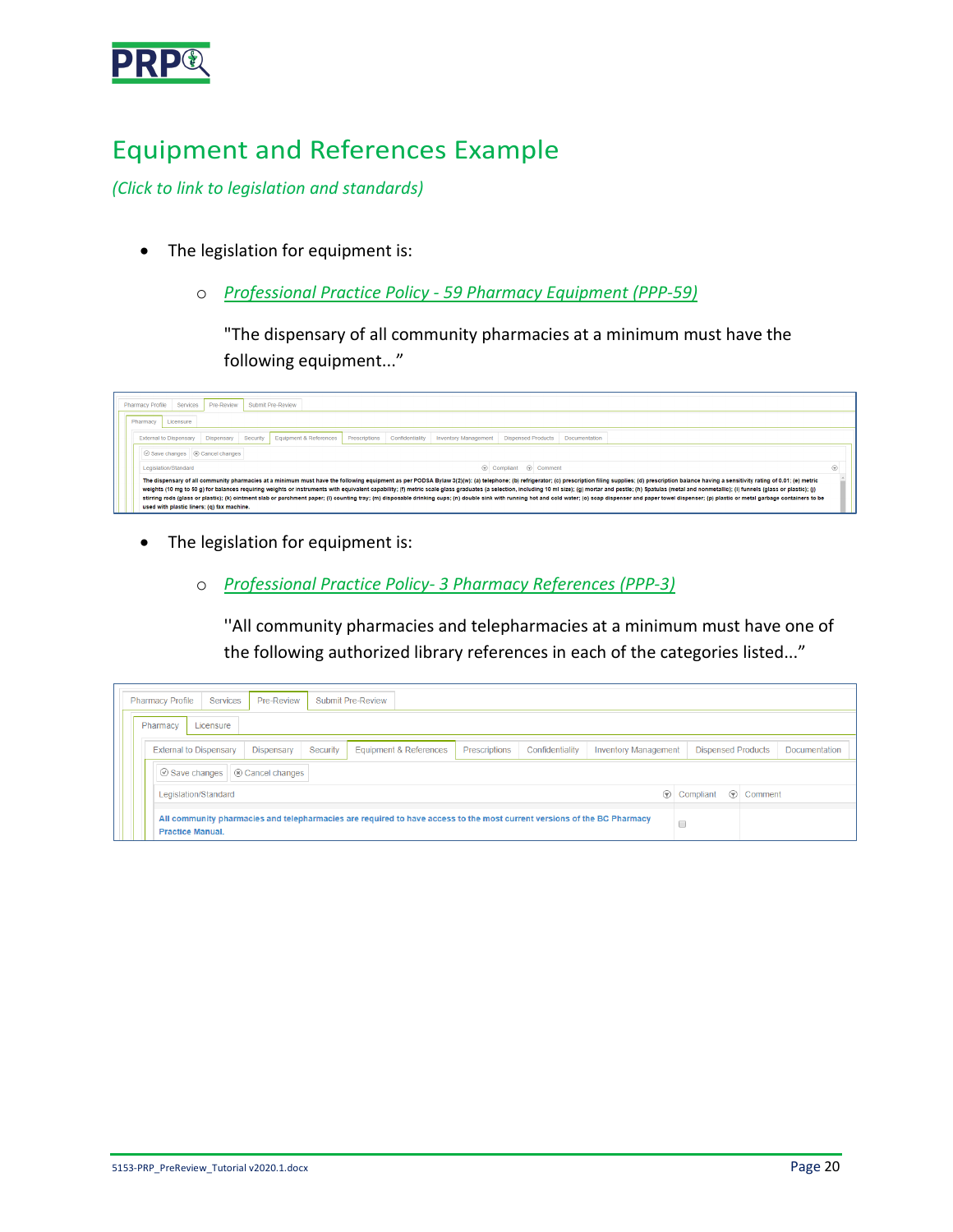

### How Does the Pharmacy Manager Answer These Questions?

- Click *"Compliant"* if:
	- $\circ$  The specific equipment or reference is present and usable at the pharmacy
- Do not click *"Compliant"* if:
	- o The specific equipment or reference needs to be purchased, fixed, or made usable at the pharmacy. The Pharmacy Manager will need to include the details of how and when the specific equipment or reference will be purchased, fixed, or refurbished as well as proof documents such as invoices, purchase orders or maintenance work orders

#### What Does the CO Do with This Information?

- The CO will have a record of the *Pre-Review* responses when they arrive at the pharmacy
- The CO will look for equipment and references at the pharmacy. They will determine if they are present and operational
- The CO will then look at the *Pre-Review* response. If *"Compliant"* was not clicked and changes were to be made, the CO will confirm whether the changes have been made or not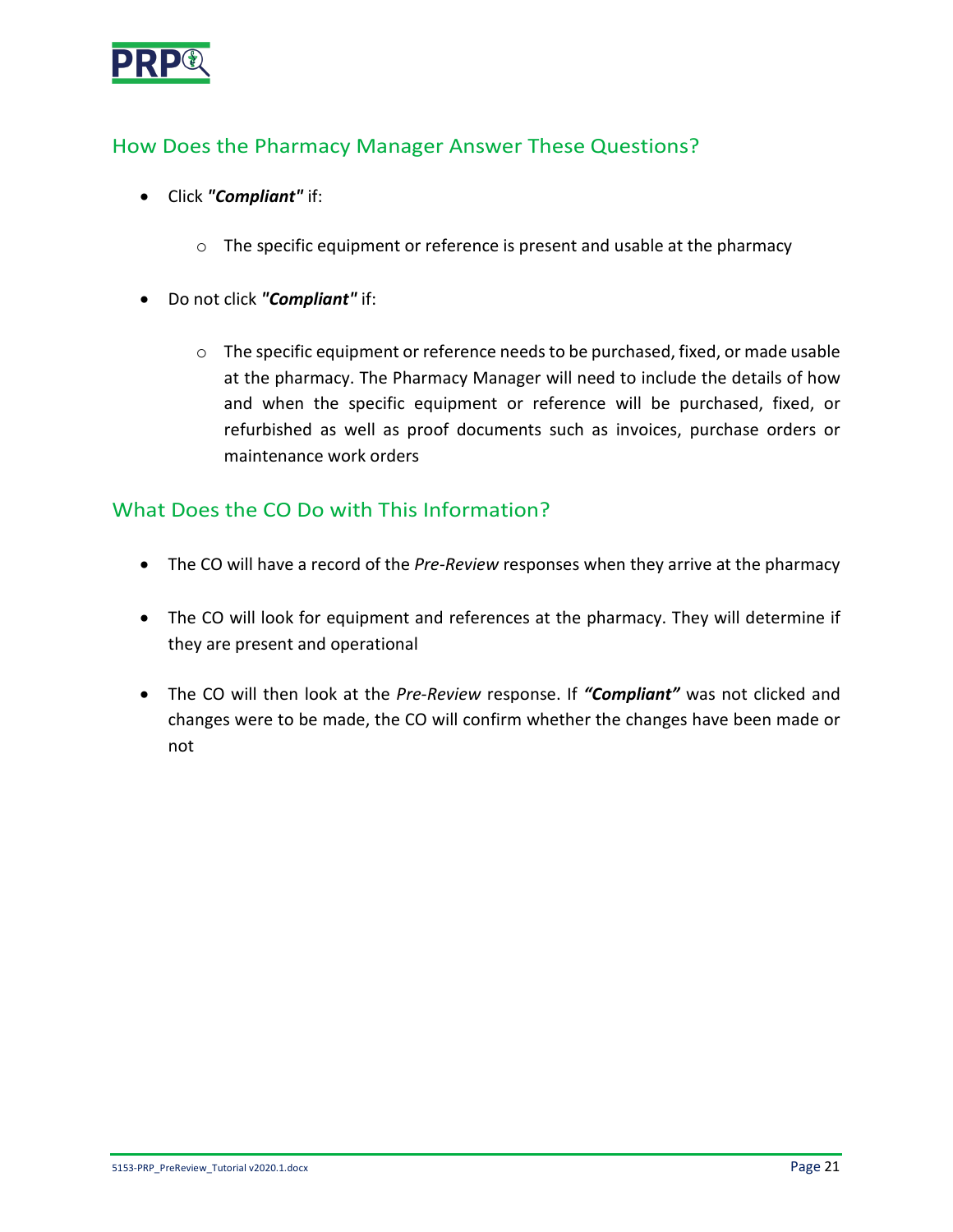

# <span id="page-21-0"></span>How does the College use the *Pharmacy Pre-Review*

- The *Pharmacy Pre-Review* provides the CO with an understanding of the current practice at the pharmacy prior to the Pharmacy Review;
- The CO confirms the accuracy of the answers submitted in the *Pharmacy Pre-Review*;
- The CO expects to see indicators of good practice for all *Pre-Review* questions where *"Compliant"* was clicked;
- The CO expects to see corrective changes and ongoing improvements for all *Pre-Review* questions where *"Compliant"* was not clicked;
- The CO independently reviews whether your pharmacy meets the expectations of the stated legislation during their visit